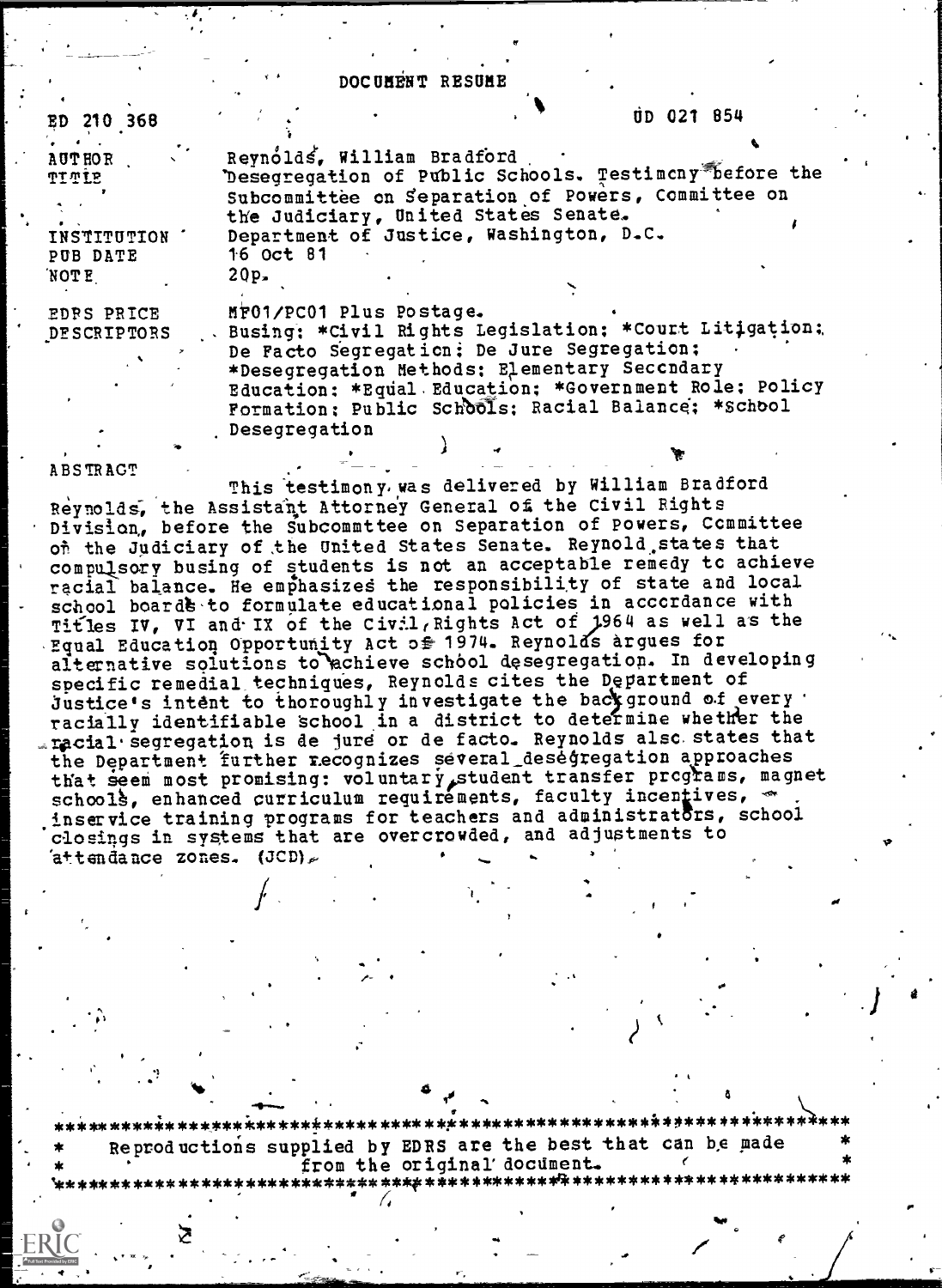

10240368

1021852

# **Department of Justice**

#### TESTIMONY OF

WM. BRADFORD REYNOLDS ASSISTANT ATTORNEY GENERAL CIVIL RIGHTS DIVISION

#### BEFORE THE

## SUBCOMMITTEE ON SEPARATION OF POWERS COMMITTEE ON THE JUDICIARY UNITED STATES SENATE

## CONCERNING

## DESEGREGATION OF PUBLIC SCHOOLS

#### OCTOBER. 16, 1981

**U.S. DEPARTMENT OF EDUCATION** NATIONAL INSTITUTE OF EDUCATION EDUCATIONAL RESOURCES INFORMATION **CENTER (ERIC)** 

This document has been reproduced as received from the person or organization onginating it. Minor changes have been made to improve

reproduction quality Points of view or opinions stated in this doctment do not necessarily represent official NIE position or policy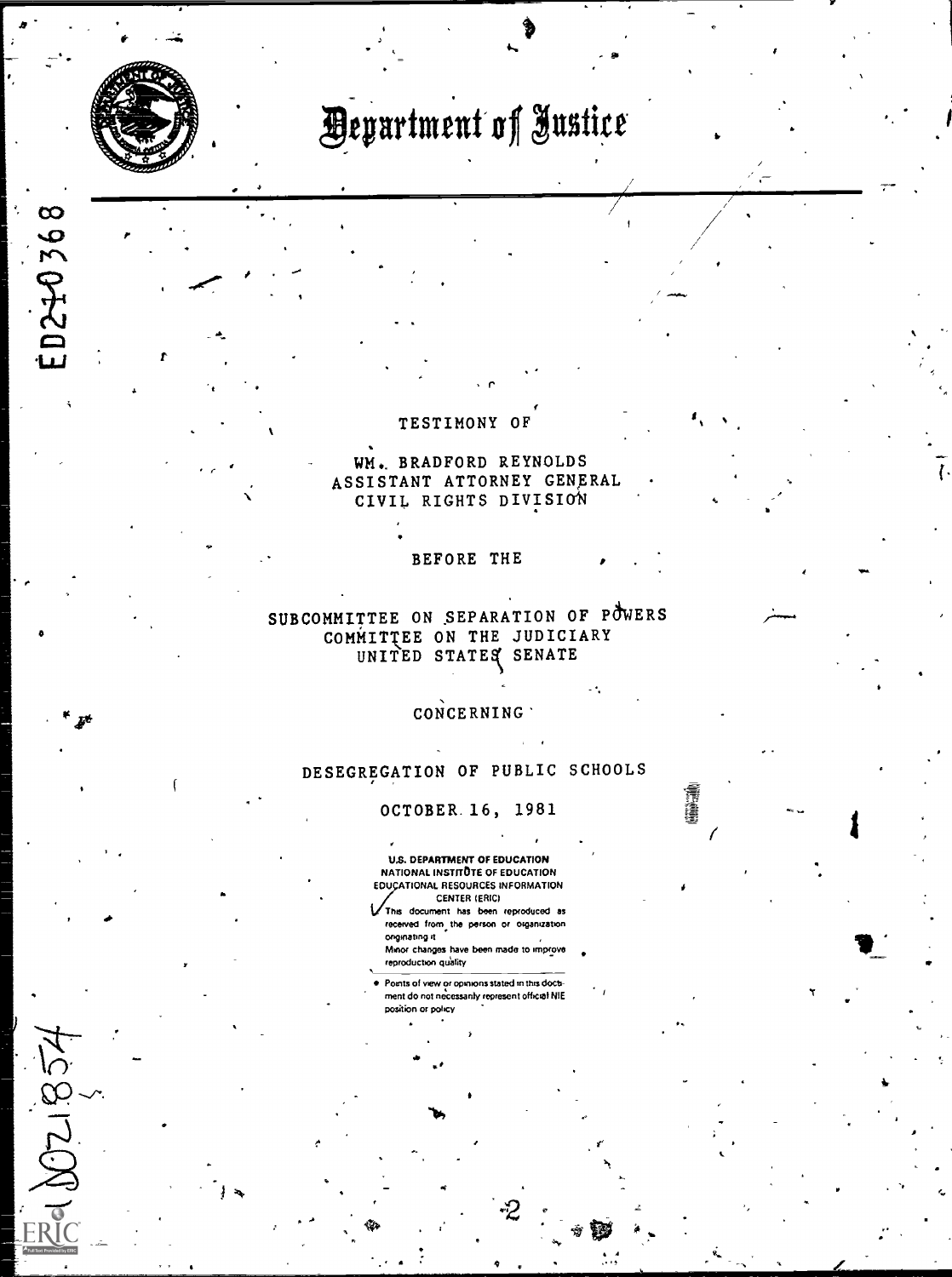Thank you for inviting me to testify on the critically important subject of school desegregation. Few contemporary domestic issues command as much public attention as the question of how this Administration and this Congress plan to regpond to the problem of unconstitutional racial segregation of our public schools. Virtually everyone, I believe, agrees with the ultimate objective -- that is, complete eradication of state-imposed racial segregation. 'Moreover, we all probably can agree that the achievement of this objective is central to the constitutional promise of equal protection of the laws.

In recent years, however, we have witnessed growing public disenchantment with some of the remedies used to accomplish the constitutional imperative of eliminating racial discrimination in public schooling. The hearings. being conducted by this Subcommittee underscore an increased public awareness of the need to develop enlightened and forward-looking school desegregation remedies and to eliminate those techniques which have in too many instances proved ineffective, and teven counterproductive, in the past.

To this end, this Subcommittee is currently considering several bills dealing with the subject of school desegregation: While the remedial formulas contained in these bills differ in a number of respects'-- both in terms of the procedural approach suggested and in terms of the substantive relief confemplated -- all sound the same theme: compulsory busing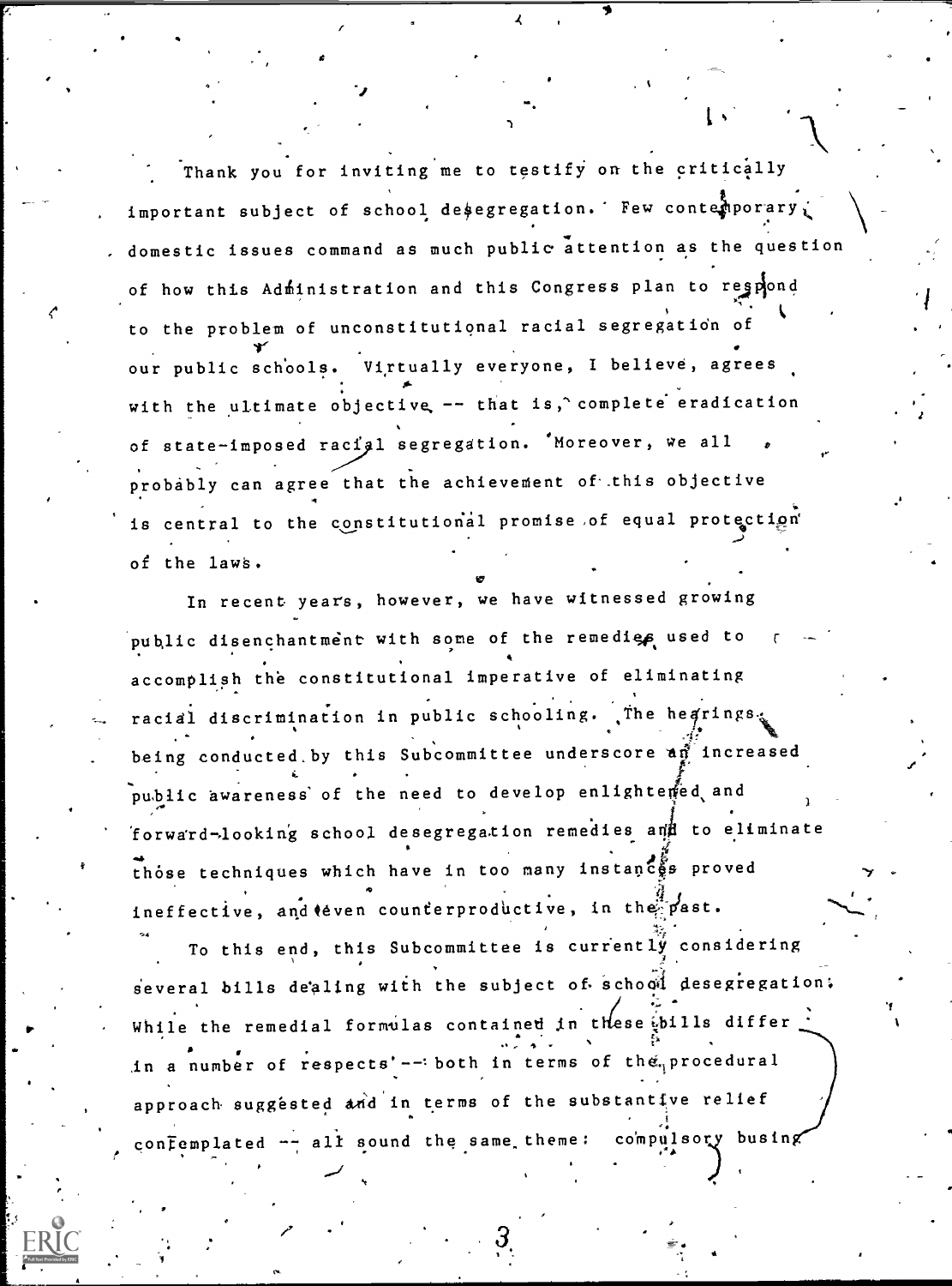of students in order to achieve racial balance in the public schools is not an acceptable remedy.

As a matter of Administration policy, this theme has been endorsed by the President, the Vice President, the Secretary of Education, the Attorney General, and me. The Administration is thus clearly and unequivocally on . record as opposing the use of mandatory transportation of students as an element of relief in future school desegregation Stating our opposition to compelled busing, however, cases. but a starting point in developing just and sound policies to achieve the central aim of school desegregation -- equal education opportunity. If mandatory busing is not an acceptable tool with which to combat unconstitutional racial segregation of our public schools, it is incumbent upon all branches of government to develop reasonable and meaningful alternatives designed to remove remaining state-enforced racial barriers to open student enrollment and to ensure equal education opportunity for all, without regard to race, color or ethnic origin. .. It is in the area of developing just such meaningful alternative approaches, to accomplish to the fullest extent practicable the desegregation of unconstitutionally segregated public schools, that we at the Department of Justice have been concentrating our attention in recent months. Since this Subcommittee is engaged in much the same effort through the legislative process, I am pleased to have this opportunity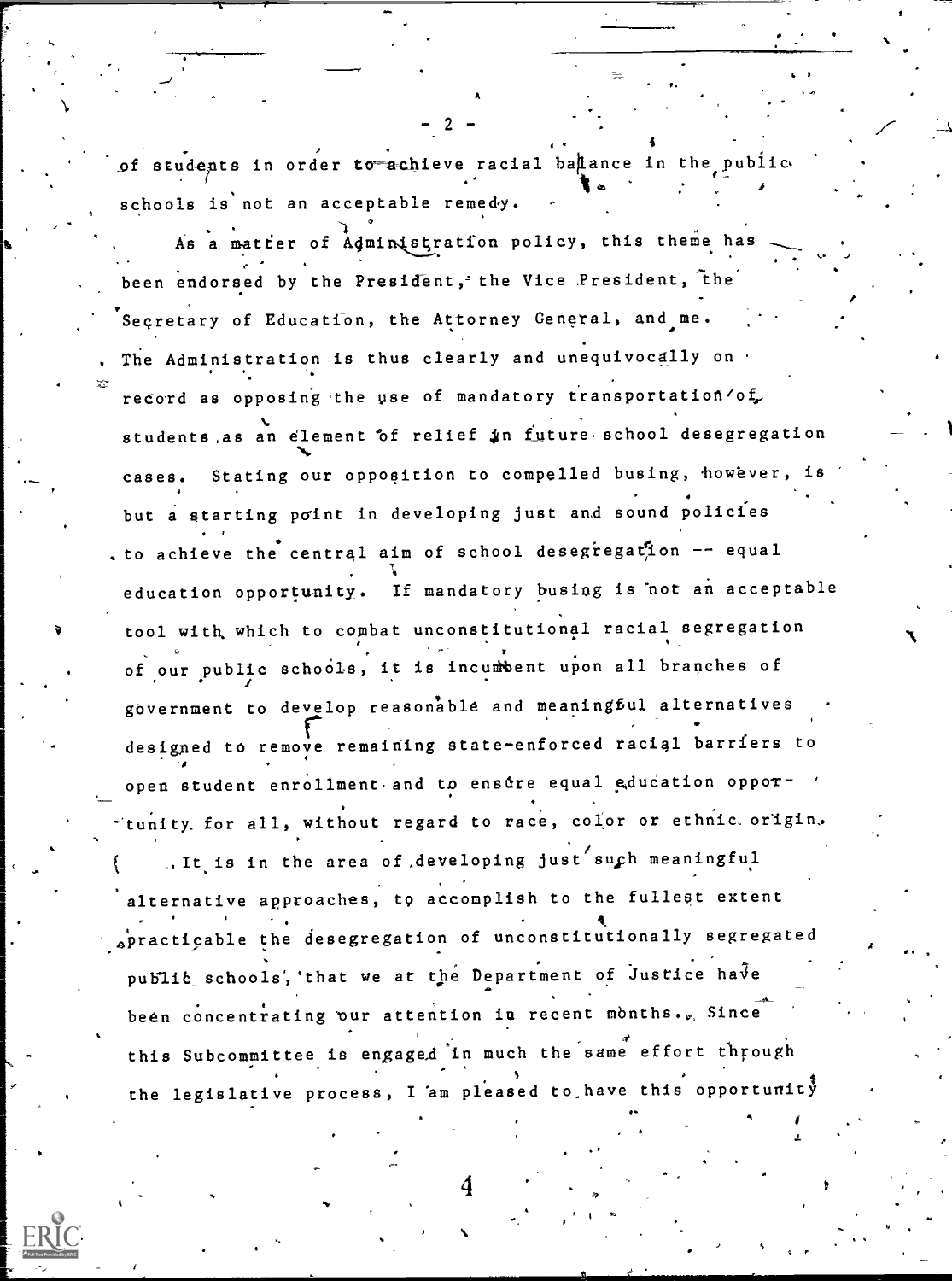to share with you the thoughts and tentative conclusions resulting from our analysis to date.

Let me note at the outset that my remarks today are directed only to the policy considerations raised by the several bills currently before this Subcommittee. Other questions have been raised regarding the constitutionality . of legislation that seeks to restrict the jurisdid ional authority of federal courts to order certain relief. Those complex constitutional issues are being carefully scrutinized by the Department of Justice. Because that review has not yet been completed; I will, for the present, place to one; side all discussion relating' to the constitutional implications II of'the several bills in question, and turn my attention soledy to the remedial considerations under development by this Administration to vindicate the constitutional and statutory requirements of equal education opportunity $\div$  I hope that this Subcommittee will find the-Administration's analysis  $-$  and the policies borne of that analysis  $-$  useful 4/ in its consideration of appropriate legislation in this area.

The Department's responsibility in the field of school desegregation derives from Titles IV, VI and IX of the Civii, Rights Acts of 1964, as well as the Equal Education Opportunity Act of 1974. It is important to emphasize that these statutes de not authorize the Department of Justice to formulate education policy. Nor could they, for under our federal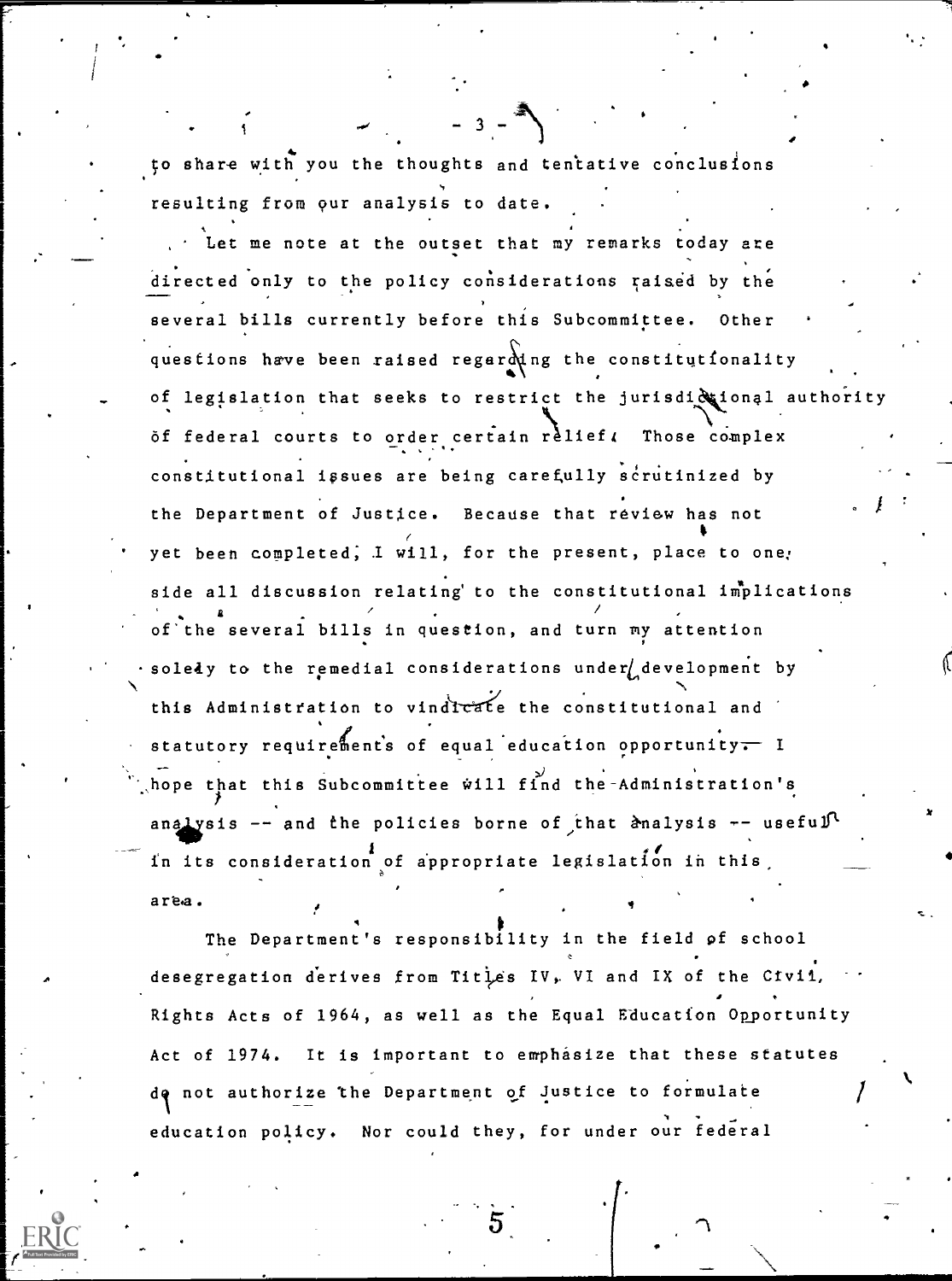system, primary responsibility for formulating and implementing 'education policies is constitutionally reserved,to\*the states and their -local'school boards. In carrying out this responsibility, however, the states cannot transgress constitutional' bounds, and the Department's basic mission under these federal. statu es, a mission to which this Administration is fully<br>
A  $\alpha$ mmitted, is to enforce the constitutional right of all  $\bullet$  . .child  $\lambda$ en in public schools to be provided an equal education opportunity, without regard to race, color or ethnic origin?

4

 $\mathbf{h}$ .

In discussing with you the particulars of how we intend to enforce this constitutional right, it is important 'to 'frame the discussion in proper historical perspective. Brown v. Board of Education, 347 U.S. 483 (1954), is, of course, the starting point. In Brown, the Supreme Court held that even though physical facilities and other tangible.  $\epsilon$  ...  $\epsilon$  . The educational environment may be equal, state-imposed racial segregation of public school students deprives minority students of equal protection of the laws. Id. at 493. Casting aside the shameful "separate-but-equal" doctrine established some 84 years earlier in Plessy v. Ferguson, 110 U.S. 537 . \* (1896), the Courtheld that state-imposed racial separation. 'inevitably stigmatizes minority students as inferior. Id. at. 494. The Court concluded, therefore, that state-enforced.  $\int$ . racially separated, education facilities are inherently unequal. Id.- at 495.

 $\begin{bmatrix} 6 \end{bmatrix}$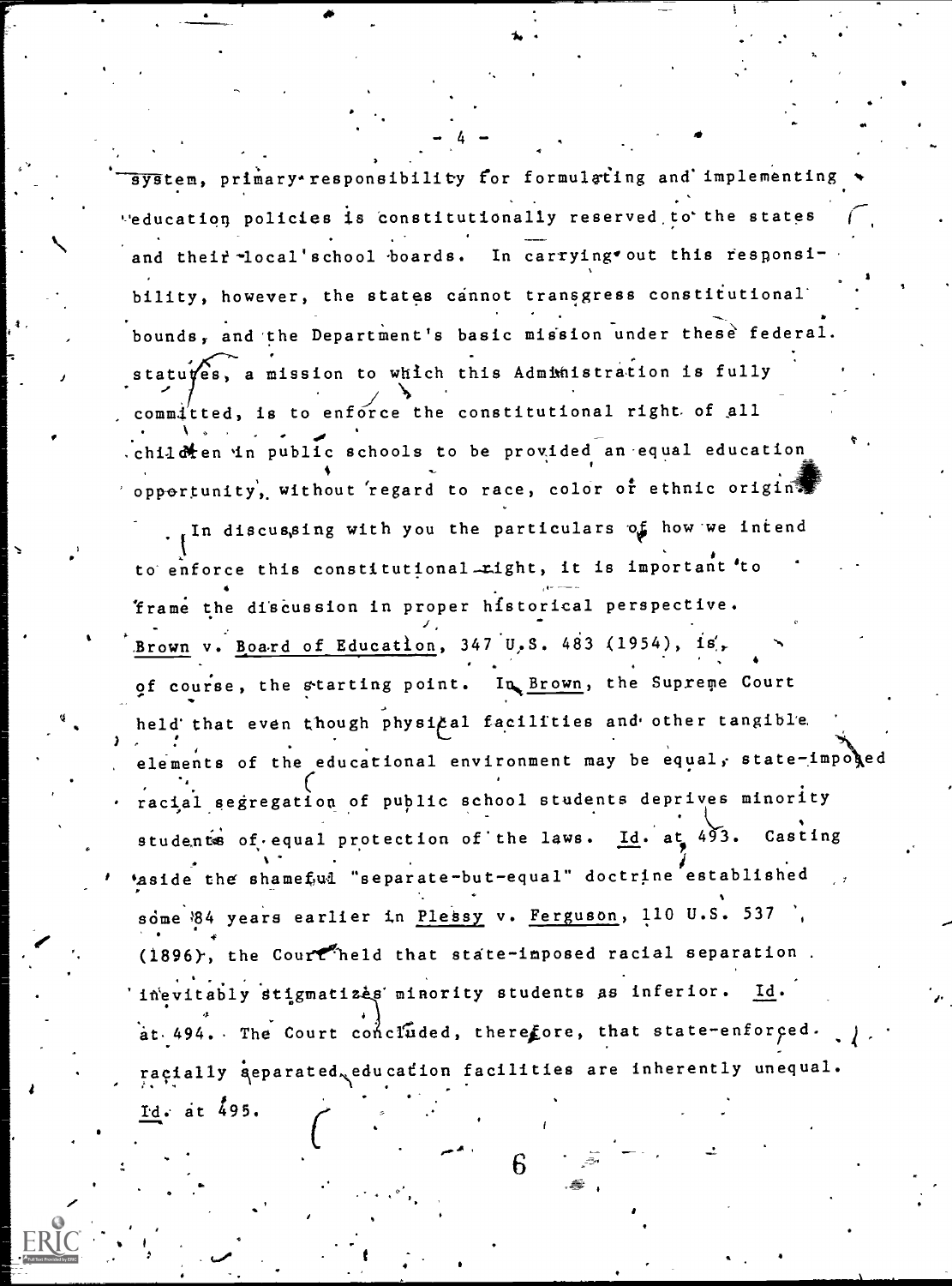One year after the initial decision in Brown, the Supreme Court, in Brown II, ordered that the Nation's dual schoolsystems be dismantled "with all deliberate speed." Brown W. Board of Education, 349 U.S. 294, 300-301 (1955) (Brown II) The goal of a desegregation remedy, the Court declared, is the admission of students to public schools on a "racially nondiscriminatory basis." Ibid.

During the period following Brown II, state and local officials engaged in widespread resistance to the Court s decision; thus, few jurisdictions made any real progress towards desegregation. In 1968, thirteen years after Brown II, the Supreme Court's patience ran out. In Green v. County School Board, 391 U.S. 430 (1968), the Court was confronted with a "freedom-of-choice" plan that had the effect of preserving a dual, system. In disapproving this plan, the Court made clear that a desegregation plan must be judged by its effectiveness in disestablishing state-imposed segregation. Id. at 439. The burden on a school board that has operated a dual system, the Court explained, "is tor come forward with a plan that promises realistically to work and promises realistically to work now." Ibid.

In neither Brown nor Green, however, did the Court assert that racial balance in the classroom is a constitutional requirement or an essential element of the relief necessary to redress state-enforced segregation in public schools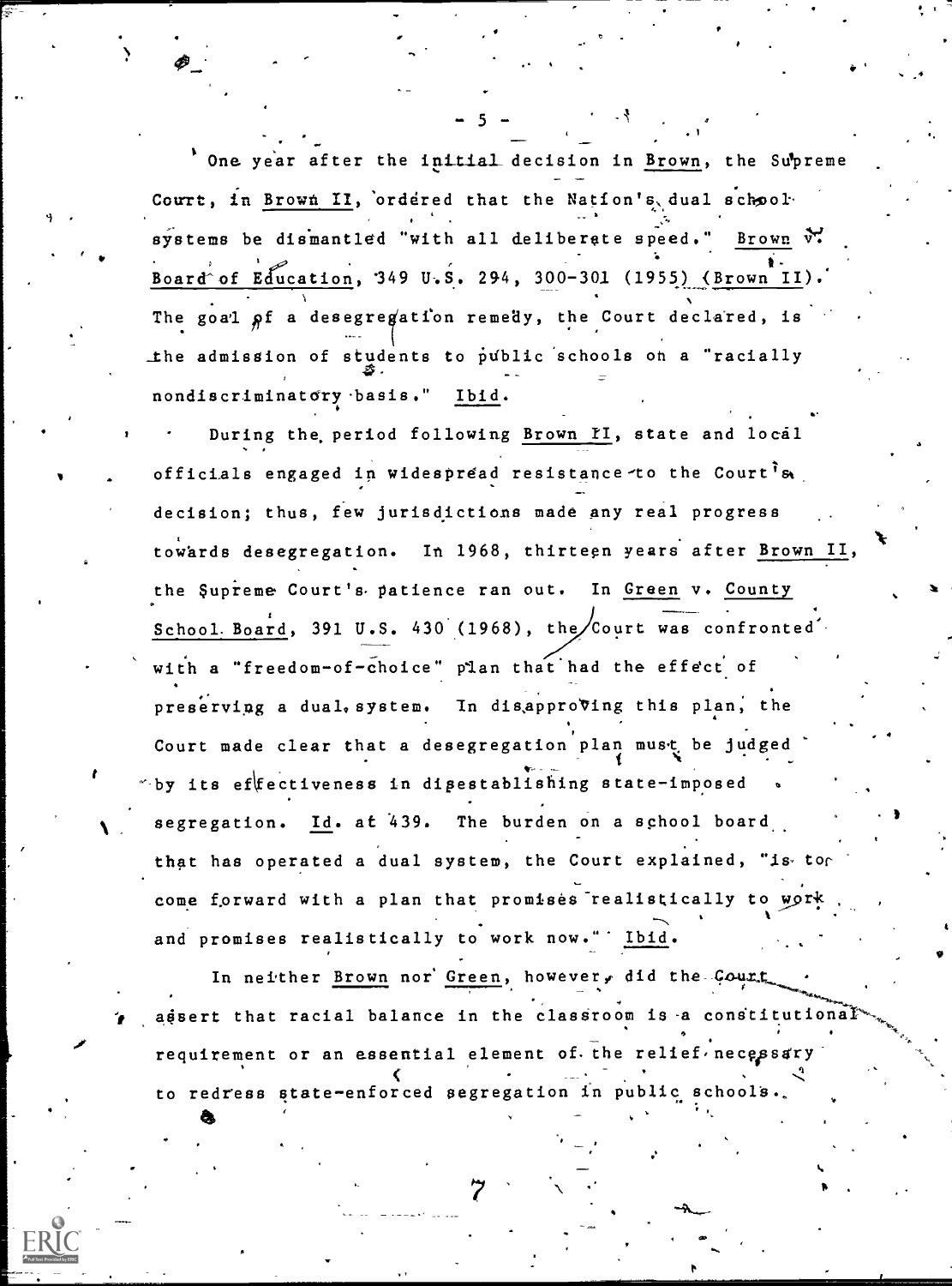Rather, the Court held simply that the Constitution requires racially nondiscriminatory student assignments and eradication of the segregative effects of past intentional racial discrimination by school officials.

 $-6 -$ 

Because of the problems encountered by the lower courts  $\mathbf{v}$  and  $\mathbf{v}$ implementing the <u>Green</u> decision, the Supreme Court returned to the subject of a school board's remedial obligations three years later in Swann v. Charlotte-Mecklenburg Board of Education,  $\sqrt{2}$ , U.S. 1 (1971). Swann specifically rejected any "substantive constitutional right [to a] particular degree of racial balance $\mathscr Y$ (id. at 24), and reiterated that the basic remedial obligation of school boards is "to eliminate from the public schools. all vestiges of state-imposed segregation." Id. at 15. For the first time, 'however, the Court authorized use of mandatory race-conscious.student assignments to achieve this objective, explaining that racially neutral measures, . such as neighborhood zoning, may fail to counteract the continuing effects of past unconstitutional segregation. Id. at 27-28. Moreover, in light of the prevalence of bys transportation in public school systems, the Swann Cour upheld the use of mandatory bus transportation as a permissible tool of school desegregation. Id. at 29-30.

Thus, in what has proved to be the last unanimous opinion. by the High Court in the school desegregation area, the first tentative step was taken down the remedial road of courtordered, race-conscious pupil assignments and transportation

-r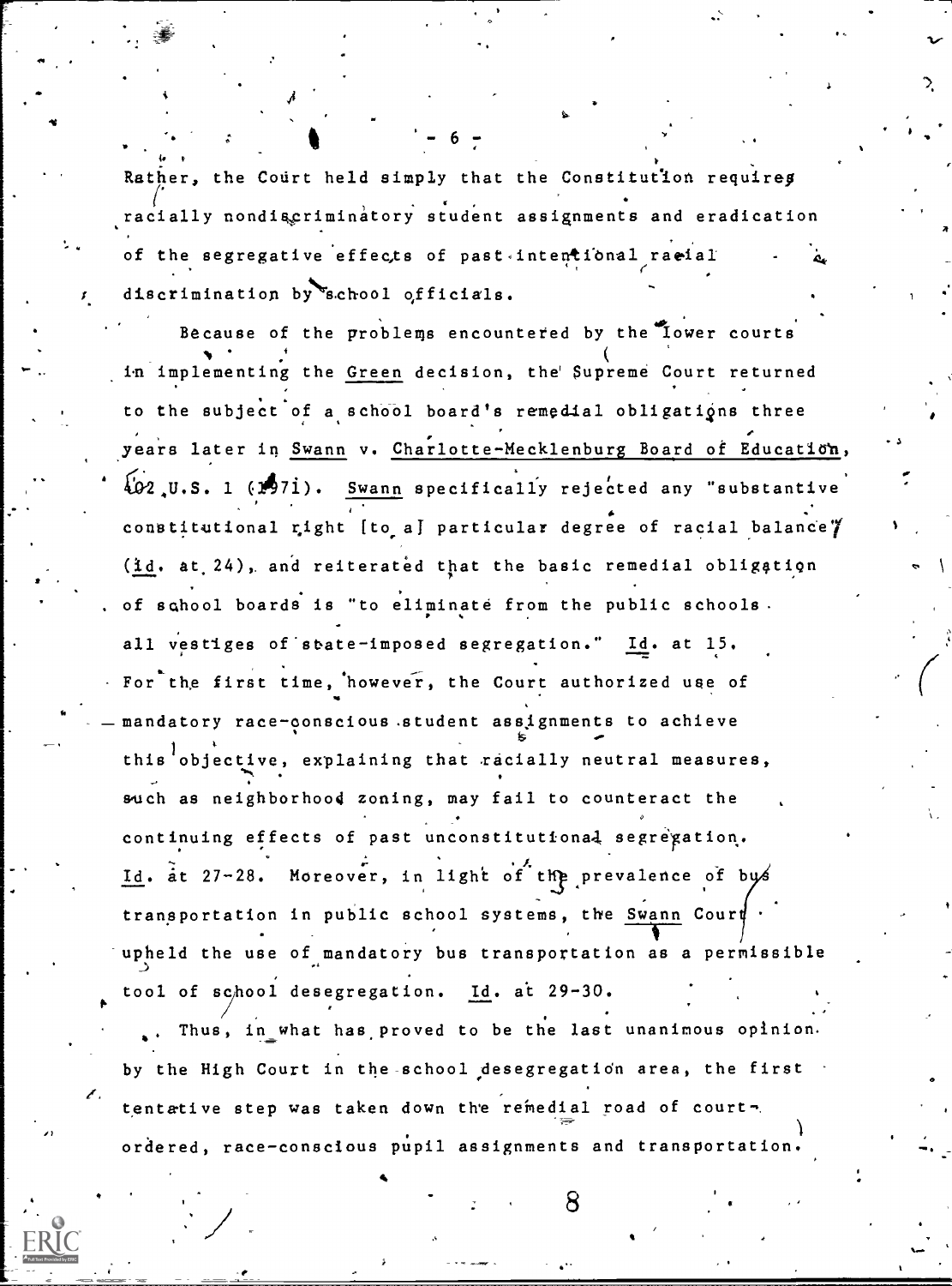Since then, that road has been traversed involuntarily more and more often by the yellow school bus because of a preoccupation 4. with racial ratios in the classroon as a desegregation remedy. What is interesting to note, however, is that the Swann Court spoke in measured terms, expressing resenved acceptance  $o'$ f' busing as but one of a number of remedial dévices available for use when, and these are the Supreme Court's words, it "practicable,"'"reasonable," "feasible," "workable," and "realistic." The Court clearly did not contemplate indiscriminate use of busing without regard to other important, and often conflicting, considerations. Indeed, the Swann Court, emphasizing the multiple public and private interests that should inform a desegregation decree expressed disapproval of compulsory busing that risks the health of students or ts and the second second second second second second second second second second second second second second second second second second second second second second second second second second second second second second s significantly impinges on the educational process,  $\lambda$  made clear that busing can be ordered-only to eliminate the effects of state-imposed segregation and not to attain racial walance in the schools, and tacitly admonished courts to rely on experience in exercising their equitable remedial powers.

- 7 -

Today, a decade after Swann, there is ample reason to tion and the second second heed that admonition. Justice Oliver Wendell Holmes counseled  $\bullet$  . In the contract of the contract of the contract of the contract of the contract of the contract of the contract of the contract of the contract of the contract of the contract of the contract of the contract of the . t wisely, in his book The Common, Law, that "the life of the law has  $n\delta t$  been logic, it has been experience." Unlike 1971, when no court had. any empirical evidence on which to assess the advisability or effectiveness of mandatory buging, now we have 10 years of experience and the results of hundreds, of busing decrees on which to draw in formulating current

'!=INIMMEINNI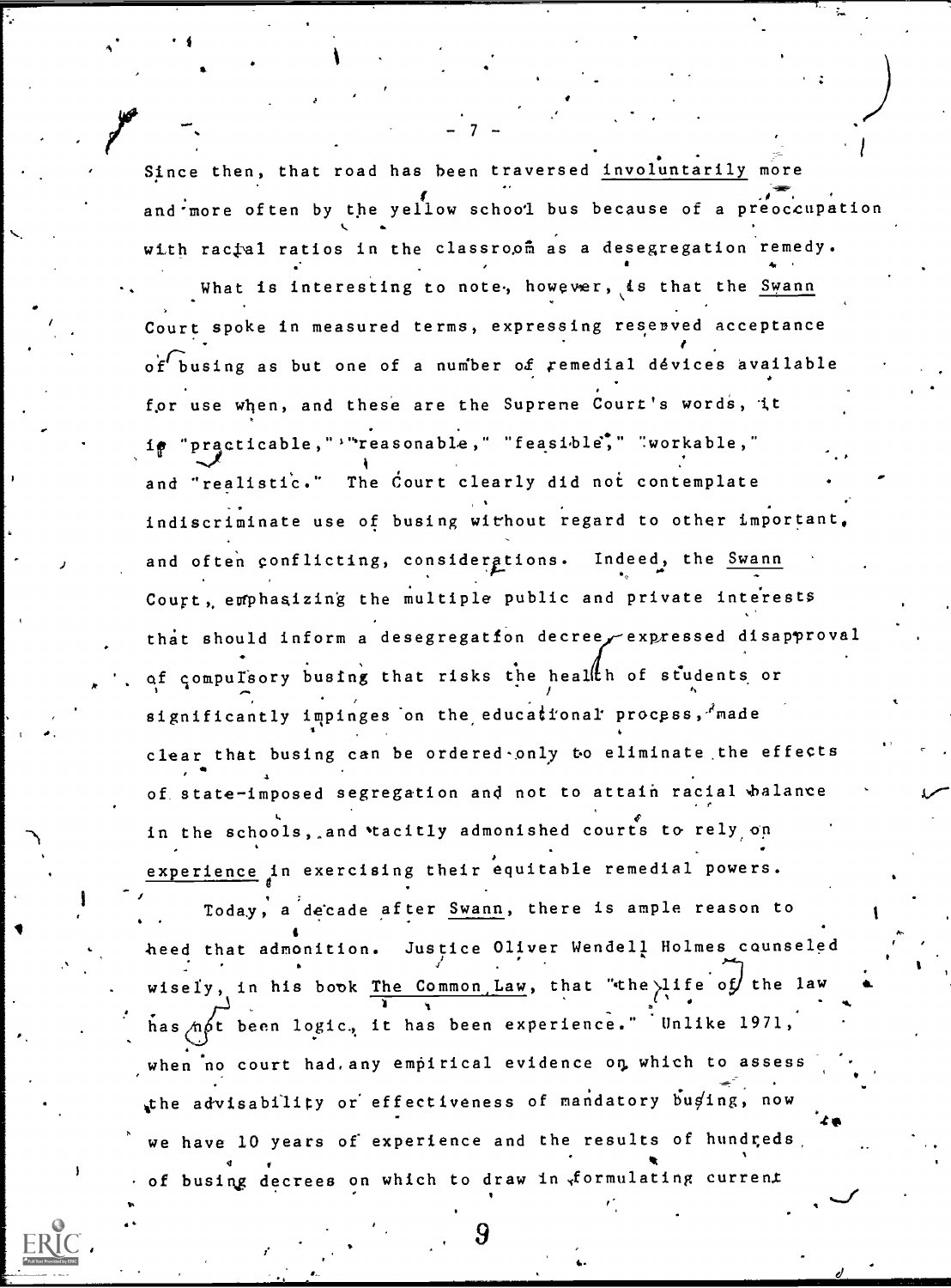desegregation policies. It is against this backdrop that courts, legislators, and the public must -- as Swann itself signaled -- now reconsider the wisdom of mandatory busing as a remedy for de jure segregation.

 $-8 -$ 

t

p"

Few issues have generated as much public angkish and resistance, and have deflected as much time and resources away from needed endeavors to enrich the educational environment of public schools, as court-ordered busing. The results of numerous studies aimestat determining the impact of busing **en** educational-achievement are at best mixed. There has yet to be produced sufficient evidence showing that mandatory transportation of students has been adequately attentive to .the seemingly forgotten "other" remedial, objective of both Brown' and Swann; namely, establishment of an educational  $\sqrt{ }$ environment that  $\beta$ ffers an equal education opportunity to every school chid, irrespective of race, color, or ethnic "lbr origin. In his May address to the American Law Institute, Attorney General William French Smith accurately commented on the accumulated evidence in this area in the following

terms:

4

 $\sigma$  and  $\sigma$ 

Some studies have found negative effects on achievement. Other studies indicate  $\mathcal{N}$ that busing does not have positive effects on achievement and that other considerations are more likely to produce significant positive influences.

10

 $\sim$  New York  $\sim$ 

 $t - 1$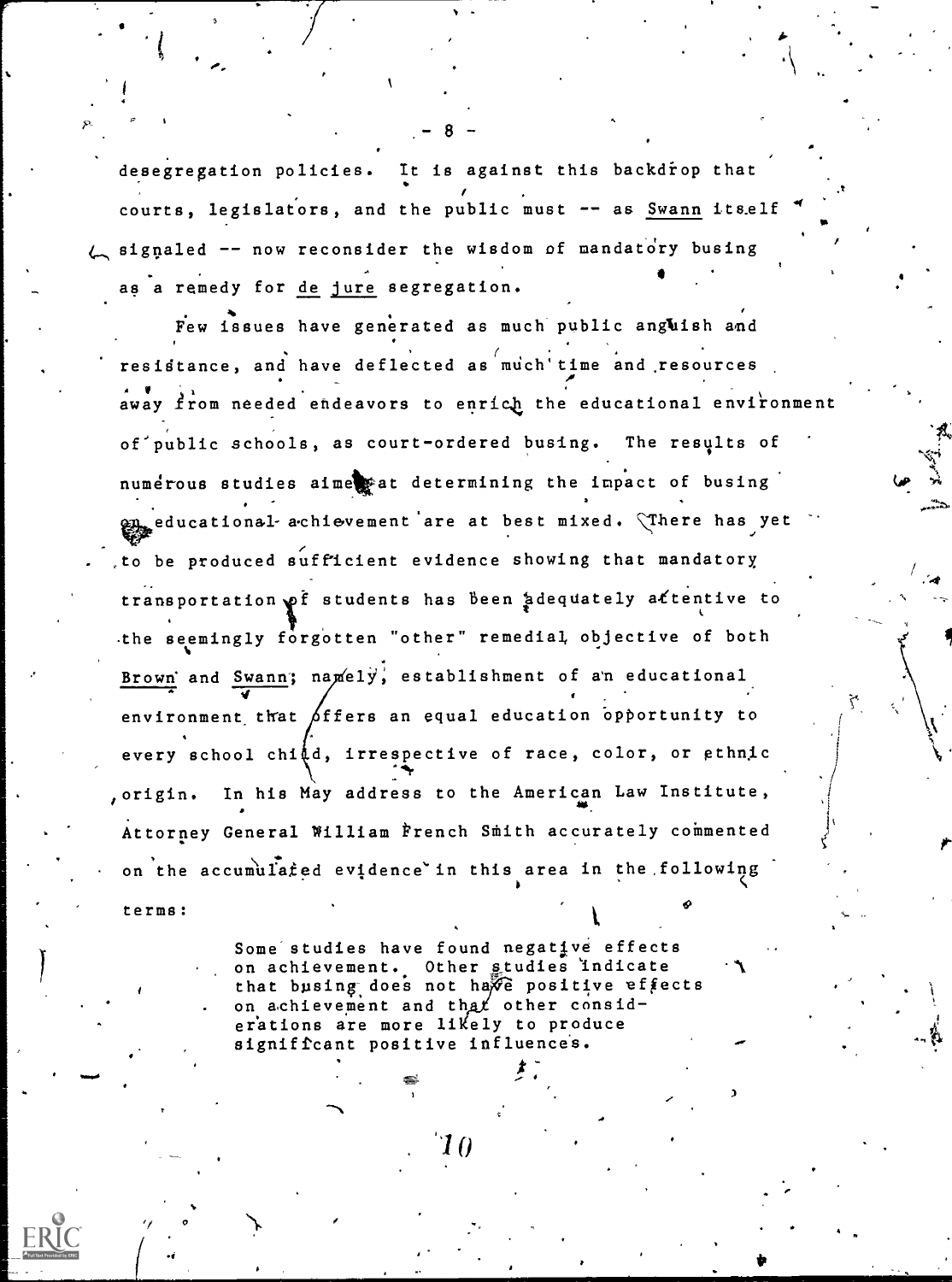In addition, in many communities where courts have implemented busing plans, resegregation has occurred. In some instances upwardly mobile whites and blacks have merely chosen to leave the urban environment. In other instances, a concern for the quality of the schools their children attend has caused parents to move beyond the reach Other parents have of busing orders. chosen to enroll their children in private schools that they consider better able to provide a quality education. The desertion of our cities' school system has sometimes eliminated any chance of achieving racial balance even if Yntra-city busing were ordered.

These lessons of experience have not been lost on some judges, including members of the Supreme Court, where opinion in this area is now sharply divided.. For example, Justice Lewis Powell recently remarked in dissent in the Estes case:

> This pursuit of racial balance at any cost . . . is without constitutional or social justification. Qut of zeal to remedy one evil, courts may encourage or set the stage for other evils. By acting against one race schools, courts may produce one race systems. \*/

The **Night from urban** public schools has contributed to the erosion of the tax base of a number of cities,  $A$  is the hast in turn had a drect bearing on the growing inability of many school systems to provide a quality education to their students  $-\sqrt{$  whether black or white. Similarly, the loss

Estes v. Metropolitan Branches of the Dallas NAACP, 444 U.S. 437, 450 (1980) (Powell, J., joined by Stewart and Rehnquist, V: J., dissenting From dismissal of certiorari as improvidently granted N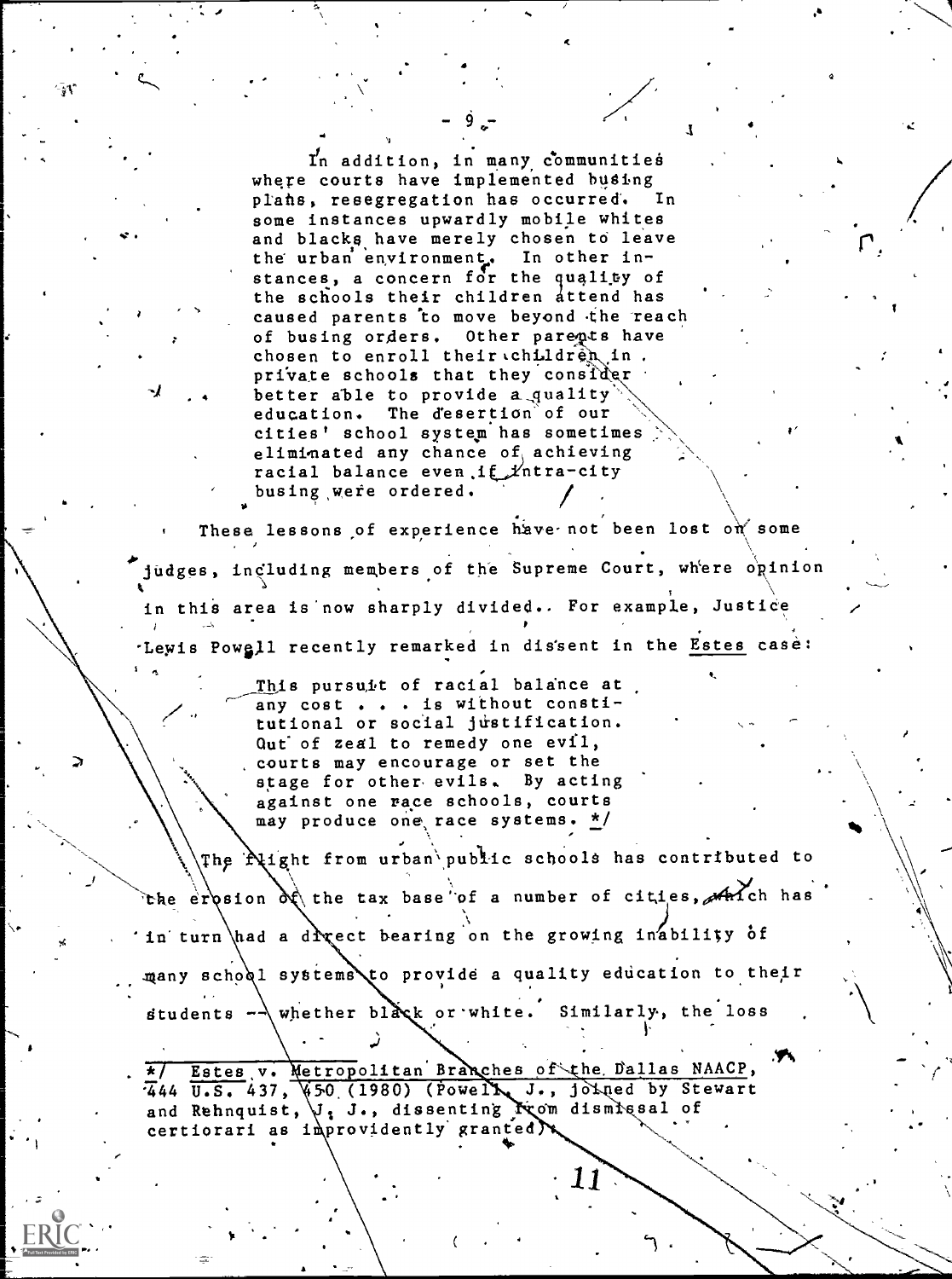of parental support and involvement -- which often comes with the abandonment of a neighborhood school policy  $-\frac{1}{2}$ has robbed many public school systems of a critical component of successful educational programs. There is, in addition, growing empirical evidence that educational achievementdoes not depend upon racial balance in public schools.

 $\sim$  - 10

To be sure; some communities have accepted, mandatory busing, thus avoiding some of its negative effects. Unfortunately, however, calm acceptance of mandatory busing is. rbo often not forthComing; and, plainly, the stronger the parental and community resistance, the less effective becomes a compulsory student transportation plant

One of the principal objections to busing is that courts -- frequently relying on the advice of experts -have largely ignored the measured terms of the Swann decision and have employed busing indiscriminately, on, the apparent assumption that the cure-all for past intentional segregative acts is to reconstitute all classrooms along strict racial -percentages. Not even in a perfect educational/world would one expect to find every school room populated by precise  $\bullet$   $\bullet$ racial percentages that mirror the general population.

Mandatory busing has also been legitimately criticized on. the grounds that it has been employed in some cases to alter racial

 $2$  , which is the  $2$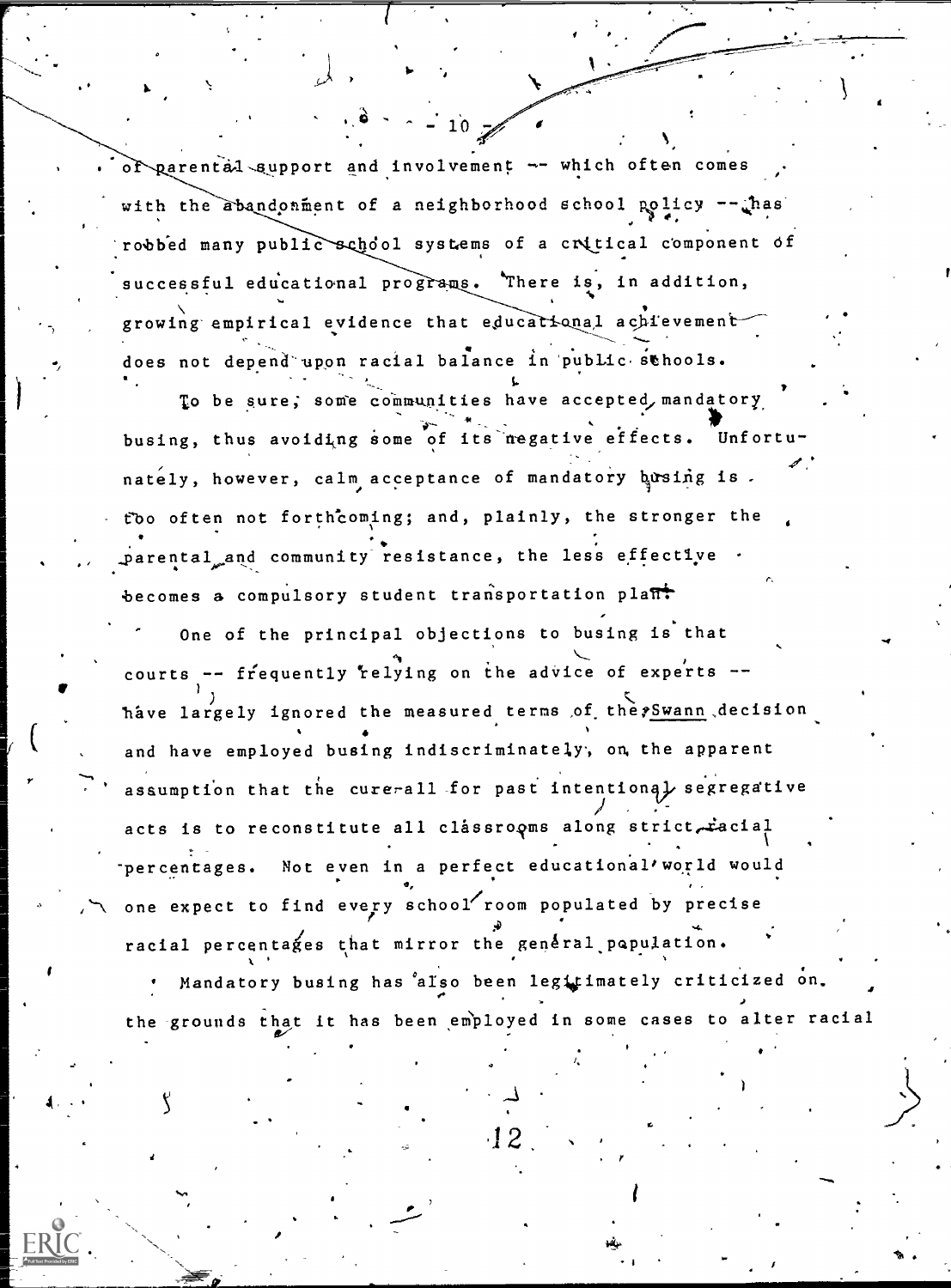imbalance that is in no way attributable to the intentionally segregative acts of state officials. Win Keyes v. Denver School District, 413 U.S. 189 (1973), the Supreme Court held that a finding of state-imposed.racial segregation in one portion of a school system creates a presumption that racial imbalance in other portions of the system is also the product of state action. To avoid imposition of a system-wide desegregation plan, which often includes system-wide busing, a school board ubject to the Keyes presumption must shoulder the unrealistil burden of proving that racial balance in other areas of the system is not attributable to the state. Consequently, the application of Keyes has in my view resulted in system-wide transportation remedies that in some instances encompass not only de jure, or \*state-imposed, segregation, but de facto segregation as well.

Sobered by this experience, the Administration has reexamined the remedies employed in school desegregation Stated succintly, we have concluded that involuntary cases. busing has largely failed in two major respects: (1) it has failed to elicit public support and (2) it has failed to advance the overriding goal of equal education opportunity. Adherence to an experiment that has not withstood the test of experience obviously makes little sense.

Accordingly, the Department will hend forth, on a finding by a court of de jure racial segregation, seek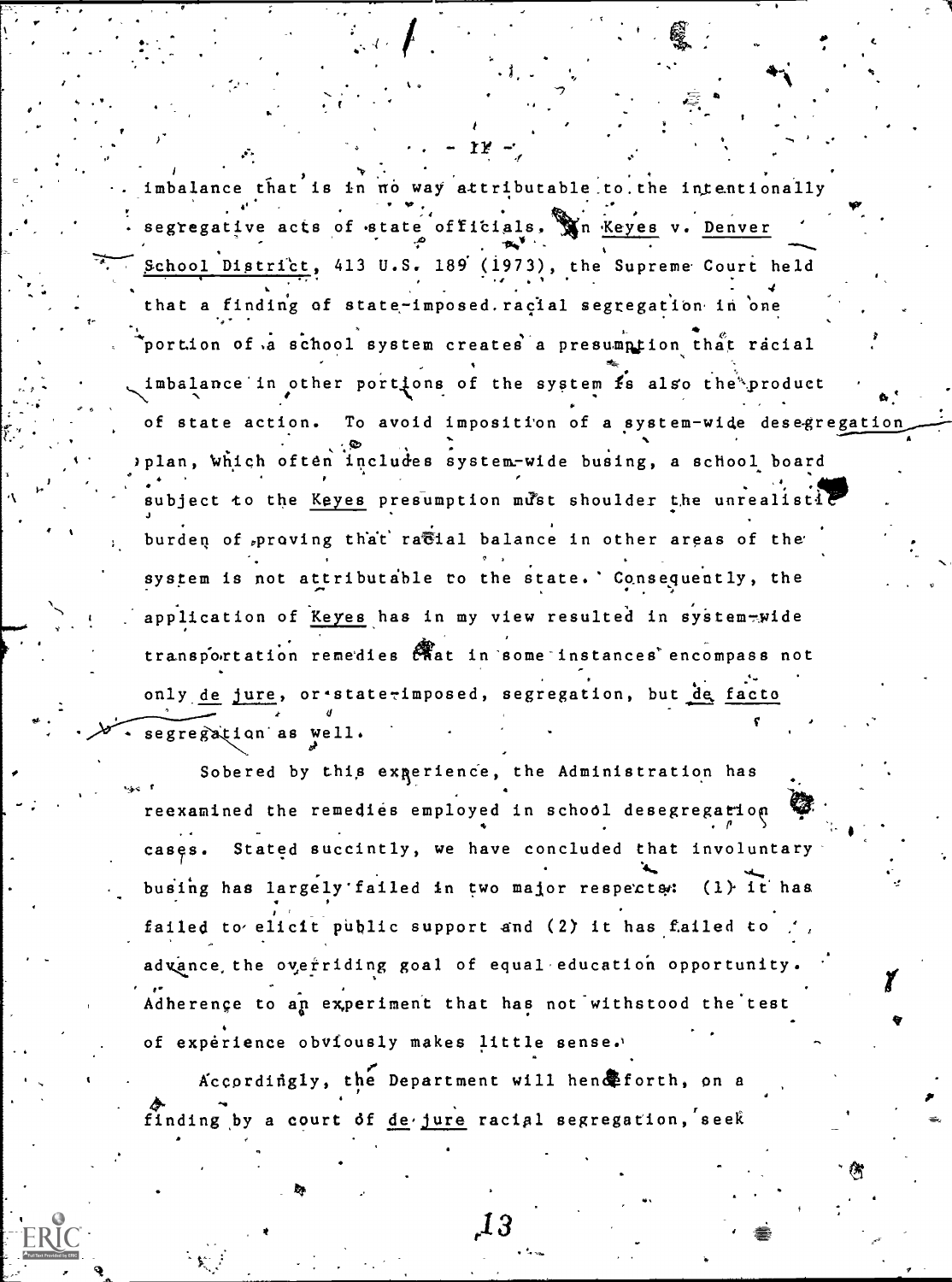a desegregation remedy that emphasizes the following three components, rather than court-ordered busing:

- removal of all state-enforced  $(1)$ racial barriers to open access to public schools;
- insurance that all students -- $(11)$ white, black, hispanic or of any other ethnic origin -- are prôvided equal opportunities to obtain an education of comparable quality;
- eradication, to the fullest extent  $\cdot$  (111) practicable of the remaining vestiges of the prior dual systems.

To accomplish this three-part objective, we have developed, I think, a coherent, sound, and just litigation policy that will ensure fair enforcement of the civil rights laws, eliminate the adverse results attending percentage busing, and make- / educational issues the foremost consideration.

As, part of that  $\mathcal{L}_{\text{max}}$  ion policy, the Department will thoroughly investigate the background of every racially identifiable school in a district to determine whether the racial segregation is de jure or de facto. In deciding to initiate litigation we will not make use of the Keyes presumption, but will define the violation precisely and seek to limit the remedy only to those schools in which racial imbalance is the product of intentionally segregative acts of state officials. And all aspects of practicability, such as disruption to the education process, community acceptance, and student safety, will be weighed in designing a desegregation remedy.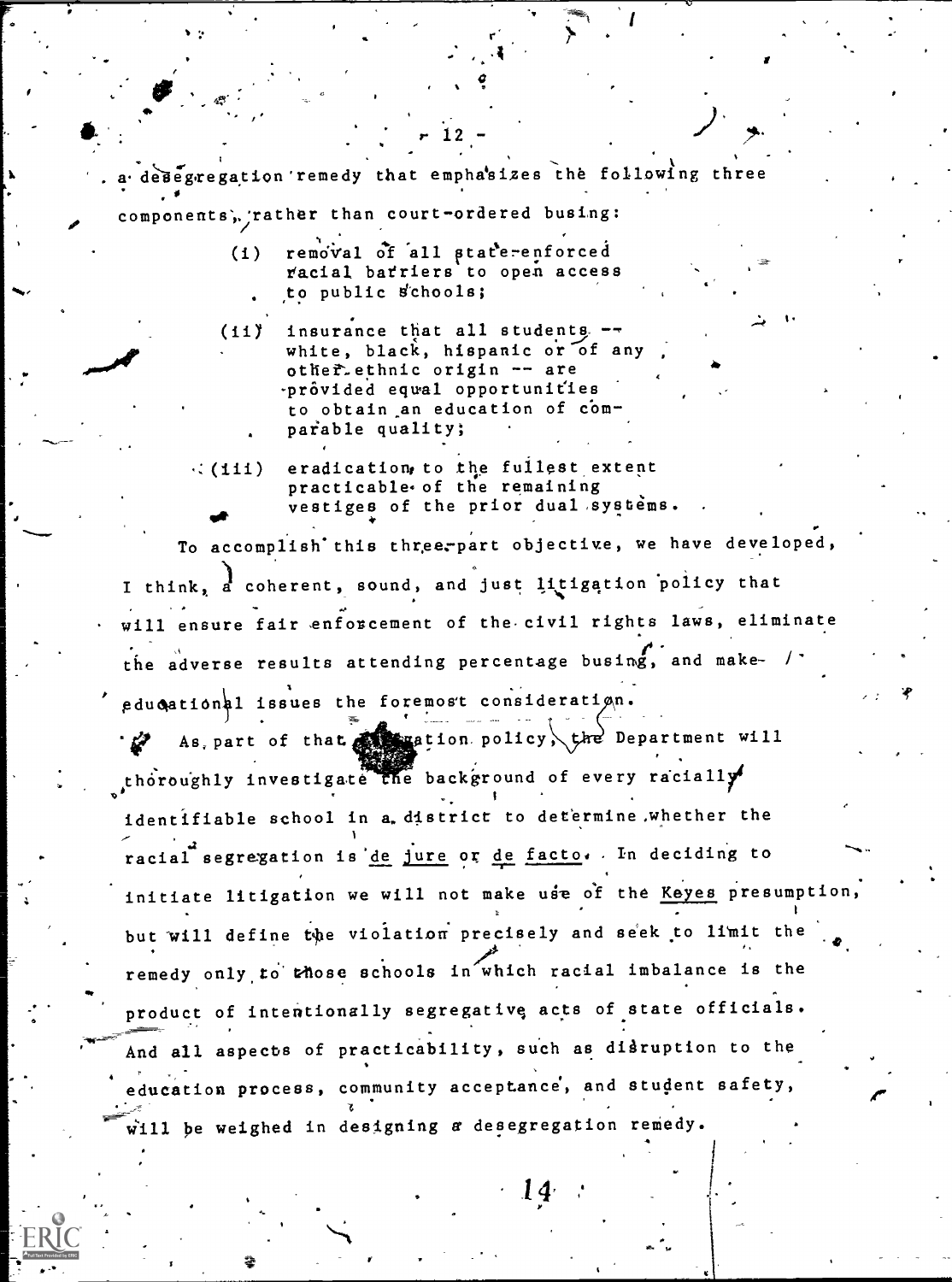In developing the specific remedial techniques to accomplish this three-part objective, we recognize that no single desegregation technique provides an answer. Nor does any particular combination of techniques offer the perfect remedial formula for all cases. But some, desegregation approaches that seem to hold promise, for success include: voluntary student transfer programs; magnet schools; enhanced carriculum requirements; faculty incentives; in-service training programs for teachers and administrators; school closings in systems with excess capacity and new construction in systems that are over-crowded; and modest adjustments to attendance zones. The overarching principle guiding the selection of any or all of these remedial techniques or indeed resorting to others that may be developed,-- is equal education opportunity.

Let me add that our present thinking is to give this approach prospective application only. We thus do not contemplate routinely reopening decrees that have proved effective in practice., The law generally recognizes a special interest in the finality of judgments, and that interest is a particularly strong in the area of school desegregation. Nothing we have learned in the 10 years since Swann leads to the conclusion that the public would be well served by reopening wounds that have long since healed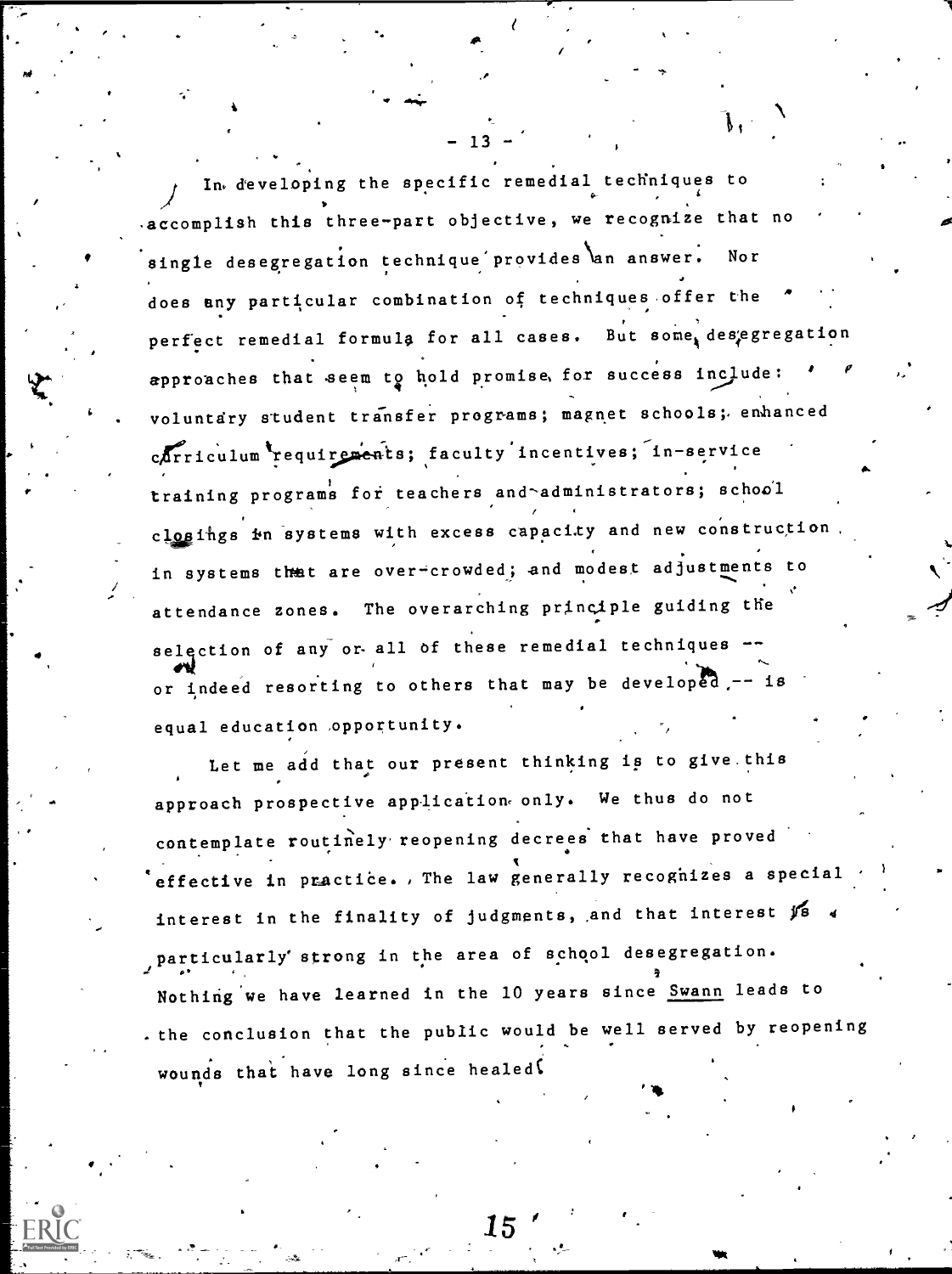On the other hand, some school districts may have been sugcessful in their efforts to dismantle the dual systems of an earlier era. Others might be able to demonstrate that circumstances within the system have changed to such a degree that continued adherence to a forced busing remedy would serve no desegregative purpose. Cereainly, 42, in the wake of white flight or demographic shifts; black children are being bused from one predominantly black school to another, the school system should not be required to continue such assignments. A request by the local school board to reopen the decree in such circumstances, would in my view be appropriate, and the Justice Department might well not oppose such a request so long as we are satisfied that the three, remedial objectives discussed above will not be compromised.

There is another dimension to the Administration's current school desegregation policy that deserves mention. Apart from the issue of unconstitutional pupil assignments, experience has taught that identifiably black schools sometimes receive Inferior educational attention. Whatever the ultimate racial composition in the classroom, the constitutional guaranty of equal education opportunity prohibits school officials from intentionally depriving any student, on the basis of race, color, or ethnic origin, of an equal opportunity to receive an education comparable in quality to that being received by other students in the school district.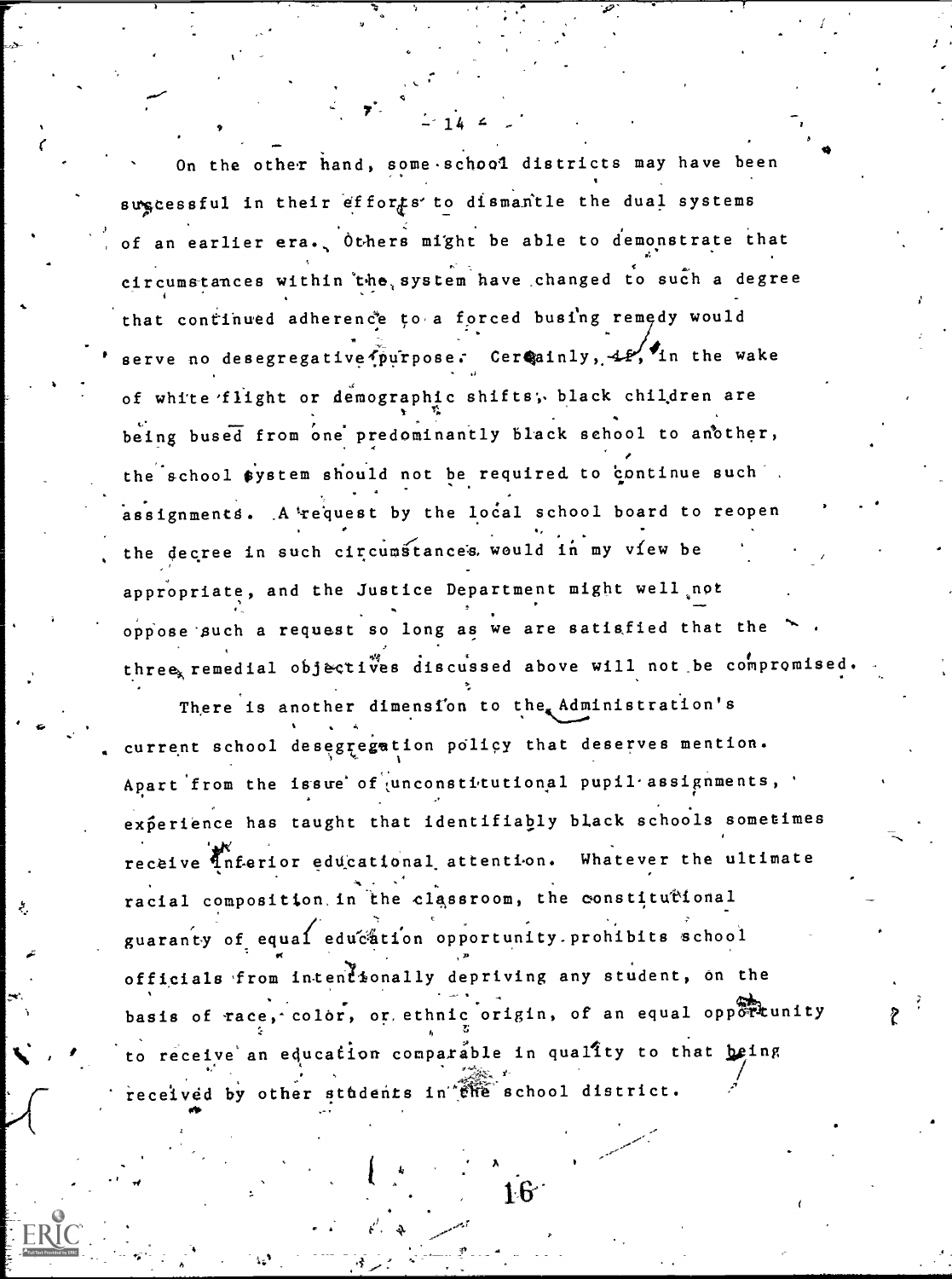Deliberately providing a lower level of educatibnal services to identifiably black schools is as invidious as deliberate racial segregation. Evidence of such conduct by. state officials might include disparities in the tangible components of. education, such as the level 'and breadth of academic and extracurricular programs, the educational achievement and experience of teachers and administrators, and the size, age, and general conditions of physical facilities.

 $\frac{1}{2}$  - 15,-

Indeed, Swann itself held that, independent of student issignment, where it is possible to identify a black school  $\cdot$ "simply by reference to the racial composition of teachers and staff, the quality of school buildings and equipment, or the organization of sports activities, a prima facie case of violation of substantive constitutional rights under the Equal Protection Clause is shown."  $402 \text{ y}$ . S.  $\sim$  at 18. The  $\mathbf{V}$ Court explained that the proper remedy in such cases is to  $\mathscr{B}$ 1111**1** "produce schools of like quality, facilities, and staffs." Id. at 19. Despite the recognition of this constitutional right by a unanimous Court in Swann, suits have rarely-been brought to redress such wrongs.

In pursuing constitutional vrolations of this kind, the Justice Department in ,no way intends to second-guess or otherwise intrude into the educational decisions and policymaking of state education officials. That function, as I have previously made clear, is reserved to the states. And in many cases substantial disparities in the tangible components of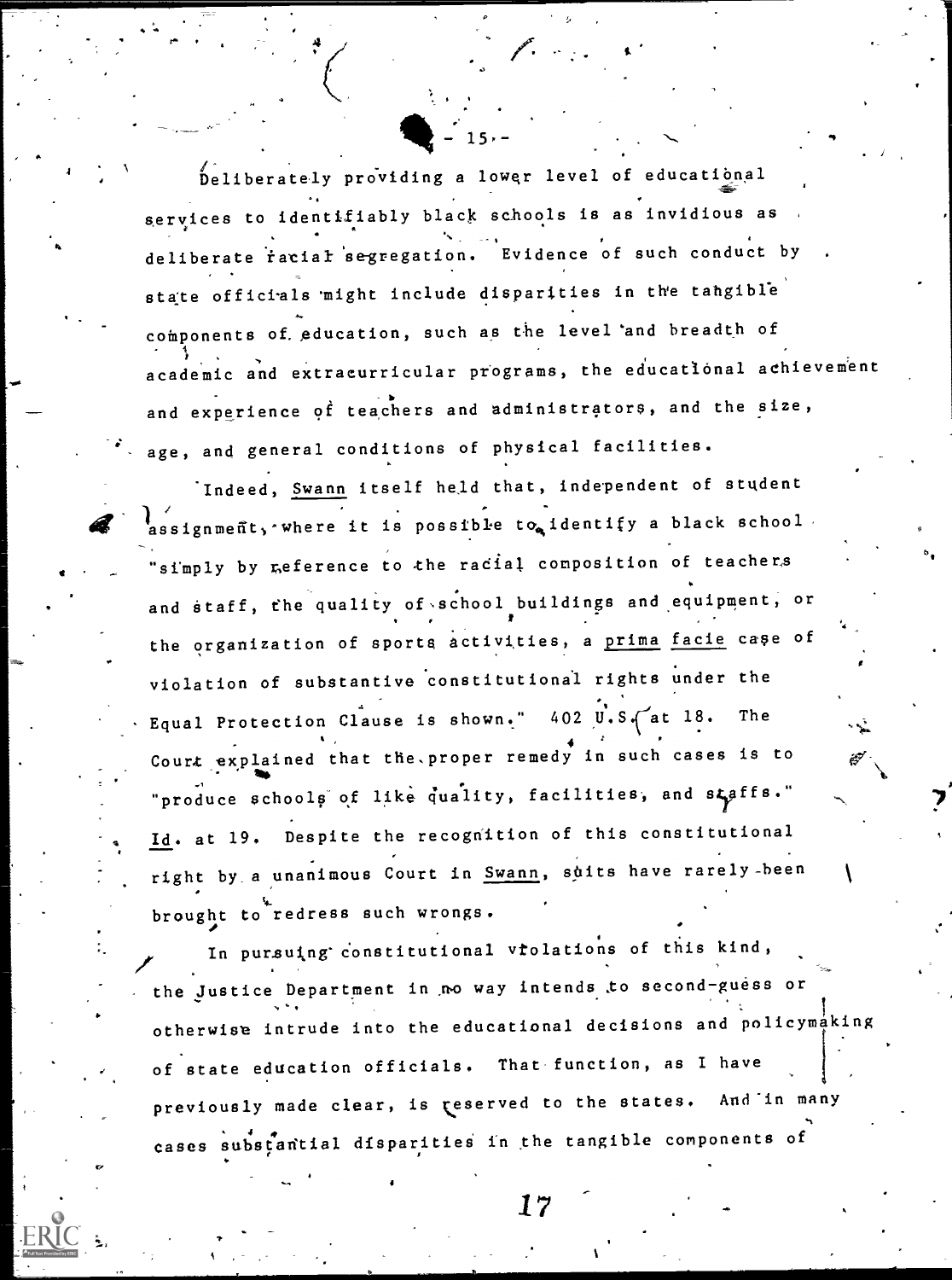education may well be attributable to legitimate, racially nondig criminatory factors. But when such disparities are the' e product of intentional racial discrimination by state officials., can. it seriously be maintained that the educationally disadvantaged .4k students are being afforded equal-protection of the laws? Our future enforcement policies will be aimed at detecting and correcting any such constitutional violations wherever they occur. -In sum, the Administration remains firm in its-resolve to ferret out any and all instances of unlawful racial segregation and to bring such practices to a halt. We do not believe that successful pursuit of that policy requires resort to a desegregation remedy known from experience to be largely ineffective and, in many cases, counterproductive. The school desegregation bills currently being considered by this Subcommittee suggest a similar attitude on the part of members.  $\sigma$ f the Senate. To the extent that those bills seek to restrict the use of mandatory student transportation as a tool of,. school desegregation, they reflect the thinking of the Administration in this area,

I would sound only \_one cautionary note. In framing  $p$  . The contract of the contract of the contract of the contract of the contract of the contract of the contract of the contract of the contract of the contract of the contract of the contract of the contract of the con legislation atmed at eliminating, or severely limiting, the use of forced busing as an available remedial tool, care should be taken not to draft the statutory prohibition so broadly that it bans as well other desegregation techniques which have not been shown to be. ineffective or counterproductive in combating state-imposed racial segregation

 $- 16 -$ 

 $\mathcal{F}_{\mathbf{c}}$  . The set of  $\mathcal{F}_{\mathbf{c}}$ 

 $\tilde{\phantom{a}}$ 

48

 $\mathbf{r}$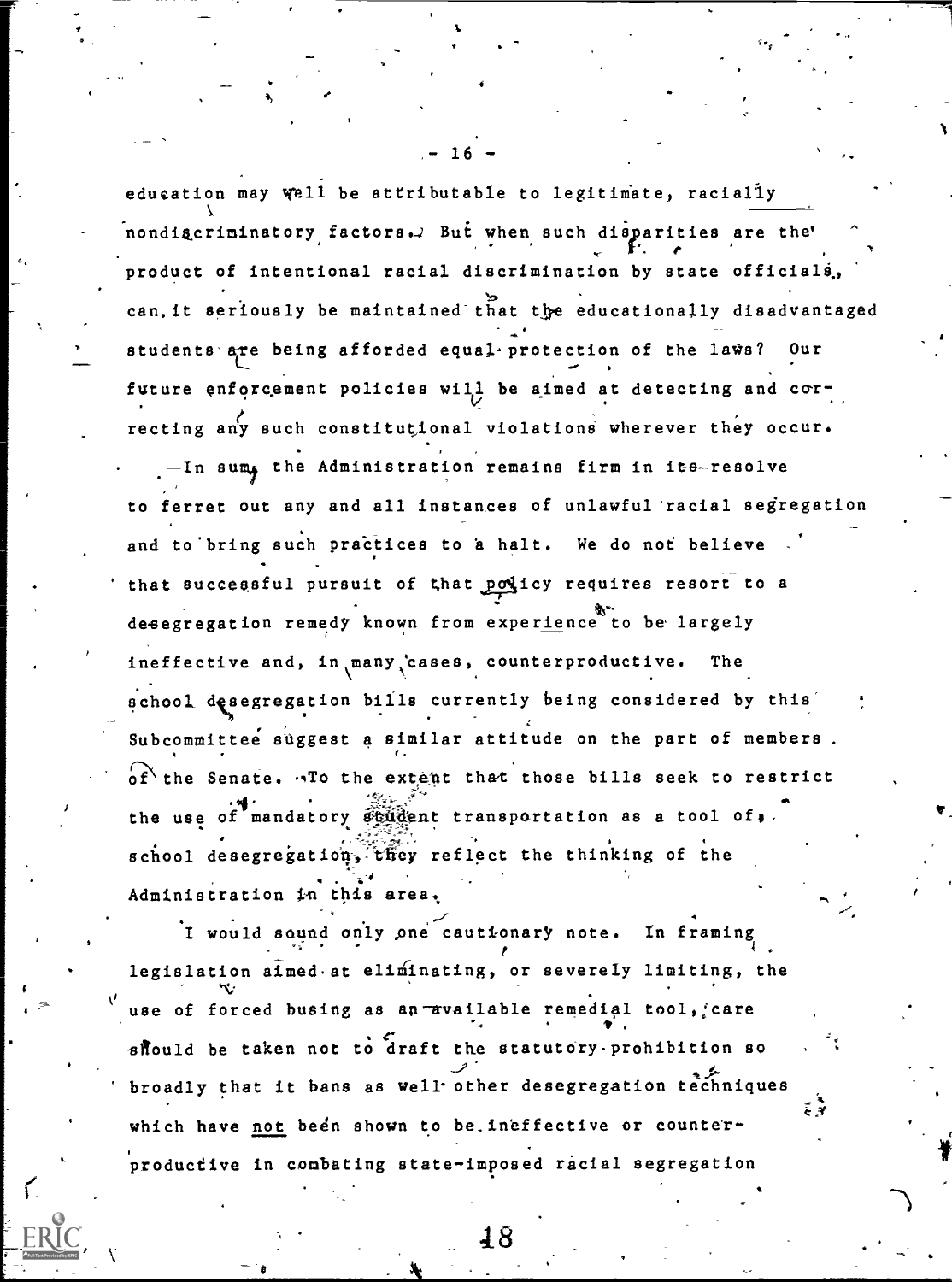of our public schools. In this regard, a legislative prohibition  $\cdot$ against inferior federal courts ordering transportation of students to obtain racial balance in the schools need not, in our view, also preclude use, of other remedial techniques such-as school closings in systems with excess capacity or involuntary transfers  $\delta$  teachers to break up state-created racially identifiable faculties.

 $- 17 - 4$ 

The exidence currently available to the Department of Justice indicates that school closings and teacher' transfers may in some instances assist effectively in eliminating the ) vestiges of racially discriminatory dual' school systems. Nor does the Department have information suggesting that these desegregation techniques are attended by any of the  $L$ adverse consequences often associated with manda  $\chi$  ary student transportation. Accordingly, we would hope that the Sub-/ committee, in its consdderation of.appropriate anti-busing legislation, would hesitate before eliminating desegregation methods which, unlike mandatory busing, have been usefully -employed in the past.to assist in vindicating the constitutional guaranty of equal education opportunity for all public school studentą, regardless of race, color or ethnic origin. S

In closing, let me state that this Administration will , tirelessly attack state-imposed  $g$ egregation of our Nation's public schools on account of race, color or ethnic origin.  $-$  The Department's mission continues to be the prompt and